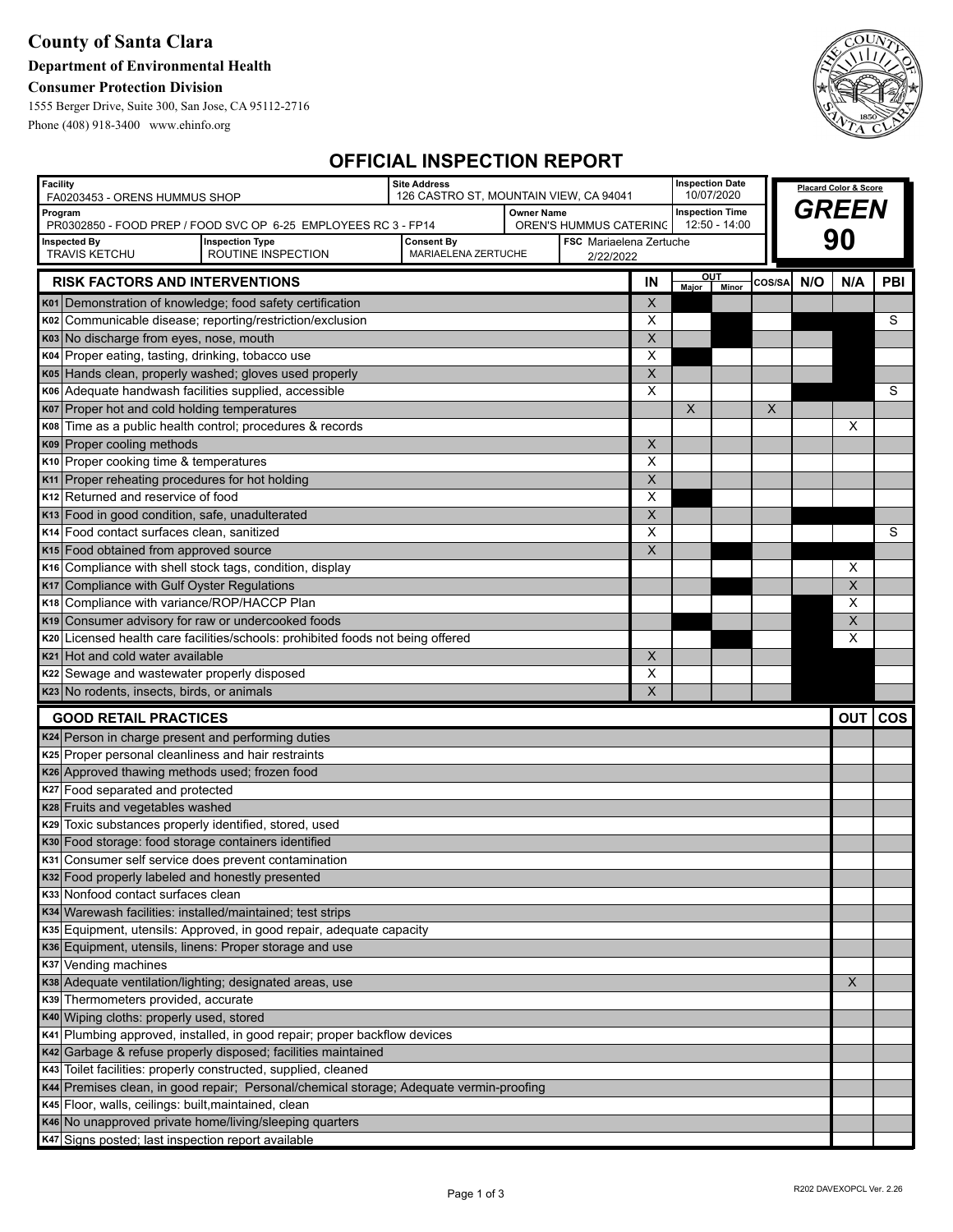## **OFFICIAL INSPECTION REPORT**

| Facility<br>FA0203453 - ORENS HUMMUS SHOP                                                                                     | <b>Site Address</b><br>126 CASTRO ST, MOUNTAIN VIEW, CA 94041 |  | <b>Inspection Date</b><br>10/07/2020    |  |  |
|-------------------------------------------------------------------------------------------------------------------------------|---------------------------------------------------------------|--|-----------------------------------------|--|--|
| <b>Owner Name</b><br>Program<br>OREN'S HUMMUS CATERING, LLC<br>PR0302850 - FOOD PREP / FOOD SVC OP 6-25 EMPLOYEES RC 3 - FP14 |                                                               |  | <b>Inspection Time</b><br>12:50 - 14:00 |  |  |
| K48 Plan review                                                                                                               |                                                               |  |                                         |  |  |
| K49 Permits available                                                                                                         |                                                               |  |                                         |  |  |
| K58 Placard properly displayed/posted                                                                                         |                                                               |  |                                         |  |  |

### **Comments and Observations**

#### **Social Distancing Protocol**

| 01 - Signage Violation<br>Compliance of this category has been verified.         |  |
|----------------------------------------------------------------------------------|--|
| 02 - Face Covering Violation<br>Compliance of this category has been verified.   |  |
| 03 - Social Distance Violation<br>Compliance of this category has been verified. |  |
| 04 - Clean and Sanitize Violation                                                |  |
| Compliance of this category has been verified.                                   |  |
| 05 - General Violation<br>Compliance of this category has been verified.         |  |

### **Major Violations**

K07 - 8 Points - Improper hot and cold holding temperatures; 11387.1, 113996, 113998, 114037, 114343(a)

*Inspector Observations: Measured dairy based pesto labane sauce at 65 F stored on top of an ice bath at the serving counter. PIC stated that the sauce was removed from refrigeration 1 hour prior. [CA] PHFs shall be held at 41°F or below or at 135°F or above. [COS] Sauce was relocated to the 2 door reach in fridge to be held at 41 F or below.*

#### **Minor Violations**

K38 - 2 Points - Inadequate ventilation and lighting in designated area; 114149, 114149.1, 114149.2, 114149.3, 114252, 114252.1

*Inspector Observations: Observed the deep fryer at the cook line to be protruding past the ventilation hood. [CA] There shall be a minimum of 6 inches overhang of ventilation hood over cooking equipment.*

#### **Performance-Based Inspection Questions**

All responses to PBI questions were satisfactory.

#### **Measured Observations**

| Item               | Location                    | Measurement       | Comments |
|--------------------|-----------------------------|-------------------|----------|
| hot water          | 3 comp sink                 | 120.00 Fahrenheit |          |
| chlorine sanitizer | warewashing machine         | 100.00 Fahrenheit |          |
| warm water         | hand wash sink              | 100.00 Fahrenheit |          |
| raw chicken        | walk in fridge              | 39.00 Fahrenheit  |          |
| quat sanitizer     | 3 comp sink                 | 200.00 PPM        |          |
| pesto labane       | serving counter             | 65.00 Fahrenheit  |          |
| rice               | steam insert                | 140.00 Fahrenheit |          |
| sauce              | 2 door under counter fridge | 39.00 Fahrenheit  |          |
| chicken kabobs     | under grill fridge          | 38.00 Fahrenheit  |          |

#### **Overall Comments:**

*Signature not obtained due to COVID-19 and social distancing parameters. A copy of this report will be emailed to the operator.*